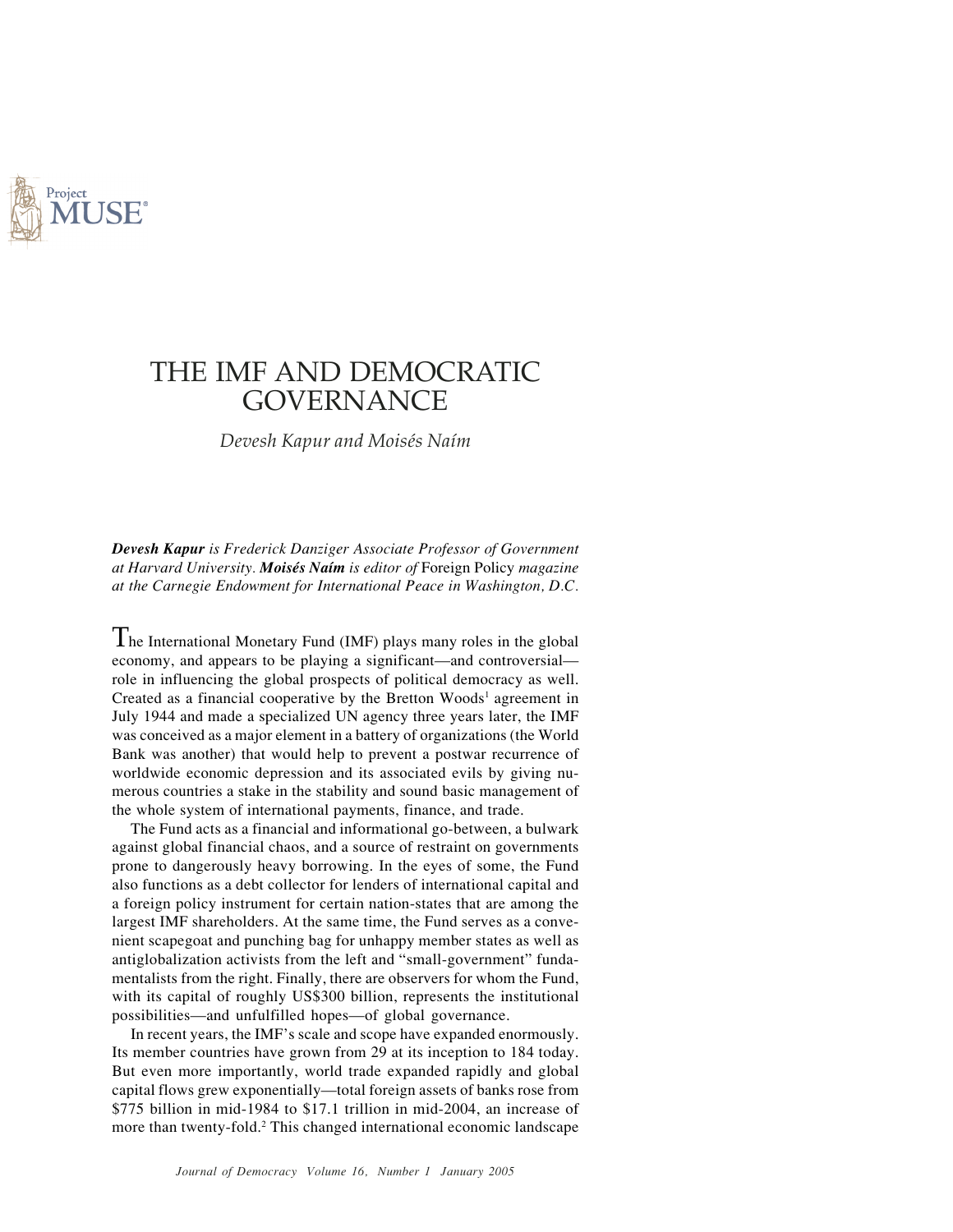has created new demands upon the IMF as well as new problems for which answers are neither obvious nor simple. Not surprisingly, the added complexity of the issues and the institution has sparked a number of intense controversies. Politicians often accuse the Fund of mismanagement while leading economists argue vehemently both for and against the IMF stance.<sup>3</sup> Debate has swirled around the potential alternatives to IMF programs, the conditions that the Fund typically attaches to its loans, and the consequences—especially in the form of painful and politically sensitive "austerity" measures—for the countries whose governments do the borrowing, and in whose macroeconomic stability the IMF has a stake. Everyone agrees that these consequences reach well beyond the economic realm and can have massive, all-too-concrete social and political effects, not least on the processes and institutions that make up the nerves and sinews of democracy.

The Fund's original purpose, "the promotion and maintenance of high levels of employment and real income," has an indirect bearing on democracy: Countries with higher incomes tend to be more hospitable to consent-based methods of resolving political issues. A lending stance favoring (or disfavoring) democracies can have a more direct effect on democratic institutions in the country. What is more, the economic reforms that the Fund often mandates as a condition for its loans inevitably create winners and losers who may opt for political action to guard gains or make up their losses. Finally, since few events can threaten democratic order as badly as a full-blown economic or financial crisis, the Fund's efforts to avert or contain these can be of great help in preserving democratic rule.

Studies of the results associated with the Fund's programs present a mixed picture, and often must rely on problematic methods such as the attempted simulation of counterfactual situations. Most analyses of the IMF's impact on democratic governance focus on the conditions that the Fund imposes on borrowers. Conditionality, historically the most central and contentious aspect of Fund programs, has direct effects on democracy.4 The Fund's original design as a financial cooperative meant that industrialized countries were also potential borrowers, which kept the scope of conditionalities in check. By the mid-1970s, however, Fund programs in industrialized countries had ceased. This left two groups of members: "structural creditors" (or the industrialized countries) on the one hand, and developing countries as borrowers or potential borrowers on the other. The industrialized countries' dominance within the IMF and the unlikelihood of their ever having to be on the receiving end of IMF loan conditions created more room for rigor in the Fund's typical conditionality regime. New guidelines came out in 1979; the next two decades would see conditionality mount steadily.

This has changed modestly in recent years, and especially since the East Asian financial crisis of 1997–98. New guidelines issued in 2002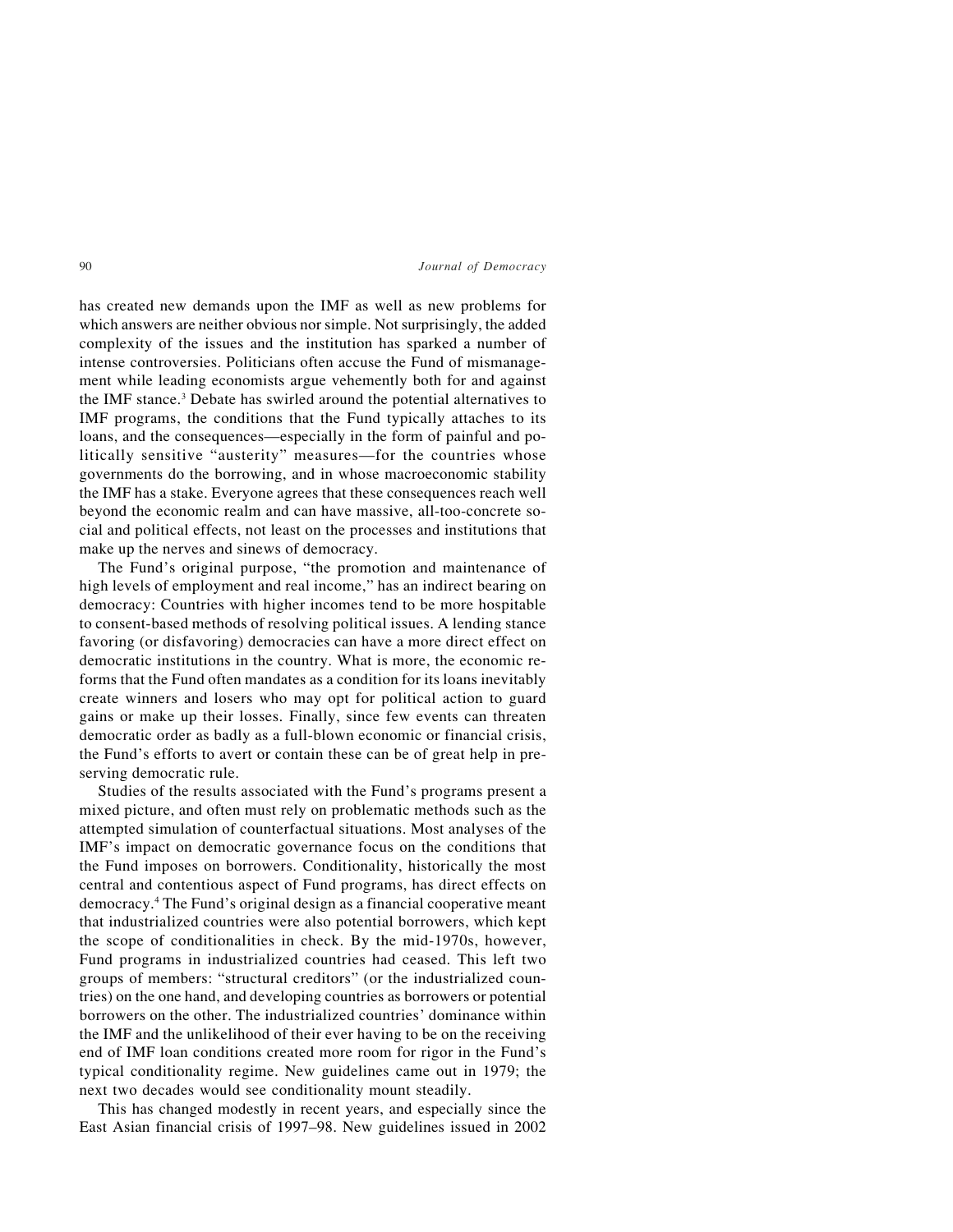stress that conditions should be applied "parsimoniously" and must be sensitive to the administrative capacity of borrowers. The guidelines also enjoin the Fund to focus on macroeconomic matters, leaving finer-gauged programs to the World Bank and other multilateral development banks.

The guidelines also note that IMF programs toward which borrowers feel a sense of "ownership" will be the most likely to succeed. Yet what does this mean? In a country where democratic checks and balances are weak, "ownership" may be little more than a sign of the stranglehold that vested interests have on national policy. Then too, the difference between inducing a government to "own" an IMF program and getting a whole country to do so can leave the Fund with hard choices. Does regard for "country-level" ownership mean that the IMF should let a government use public funds to save private banks looted by politically influential shareholders? Should hospitals that cater to the powerful get public subsidies for the sake of cultivating "government" ownership even when health spending on the poor is being cut? Ownership, finally, will not guarantee better policies: When the World Bank recently announced that it would accept the environmental rules of certain borrower nations rather than impose its own, many NGOs angrily observed that these local rules would fail to safeguard the environment. One could easily imagine a similar scenario involving the IMF.

Borrower governments, moreover, can find ways to observe the letter of loan conditionalities while evading or manipulating some of them. The availability of such stratagems, plus quirks in the IMF's own system of internal management, can point to ways of getting around tough-looking paper prescriptions for poorly performing debtor countries.5 The IMF is strongest when it is at the start of a lending cycle—when, for instance, a nation is trying to recuperate after a conflict or an emerging market country is facing a financial crisis and does not already owe the IMF a lot of money. As the case of Argentina illustrates, once the Fund has made large loans to a country, the need to protect the IMF's own finances may dampen the ardor with which it enforces conditions.<sup>6</sup>

### **Conditionality and Self-Government**

Of greatest concern, perhaps, is the inherent tension between conditions imposed by an outside lender and the cardinal democratic principle of consent. By their very nature, IMF conditions arise not from debate and discussion within a society, but come rather from unelected foreign experts. Locally made decisions lose relevance as conditionality ties the hands of domestic political actors. Does it matter what elected officials are choosing when the fate of the local economy is being decided by technical specialists and managers in an IMF office somewhere?

In recent years, the IMF's focus on "good governance" and corruption-fighting has led it into subjects with a deep and important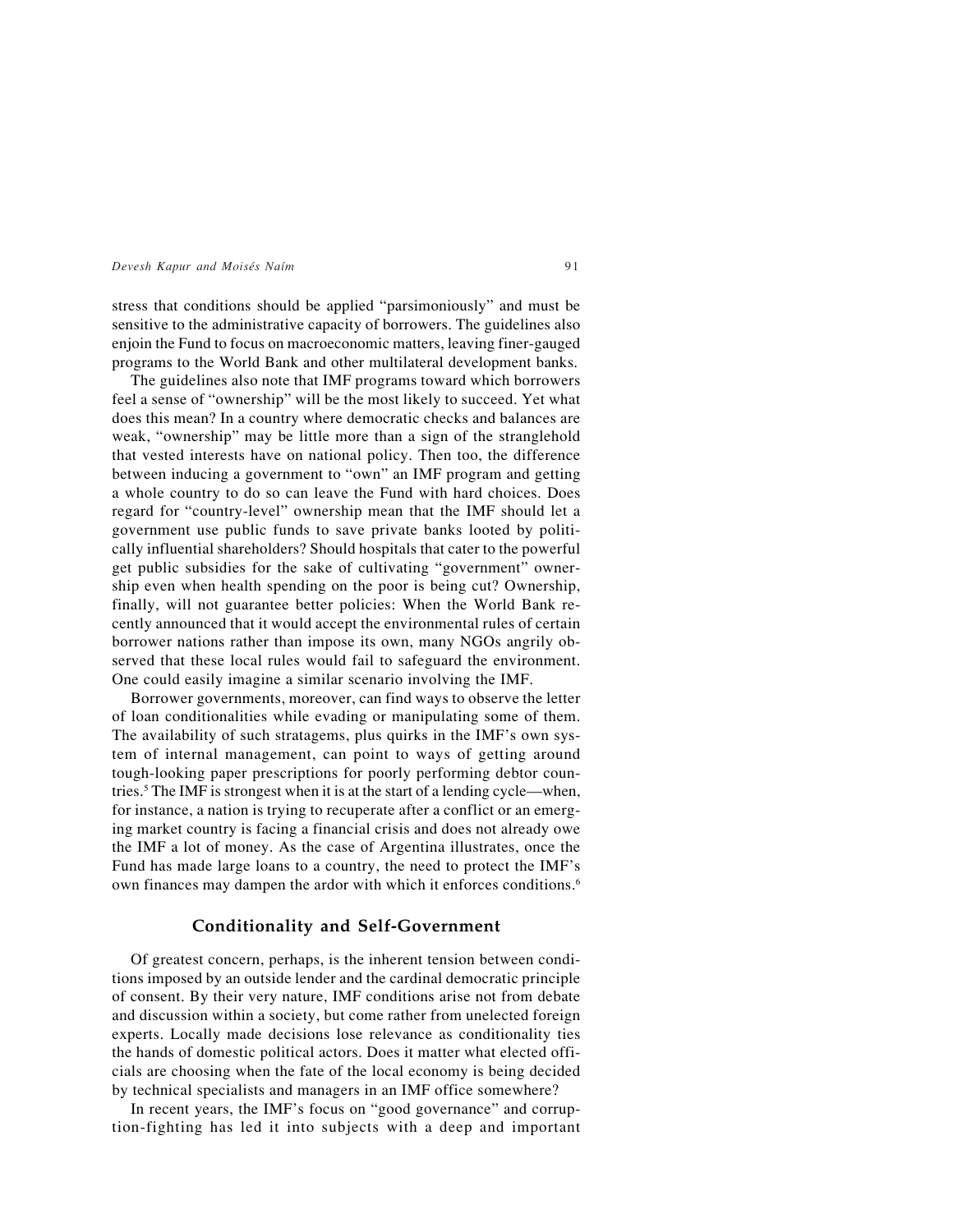connection to democracy and its prospects of spreading and deepening across and within whole countries and regions of the world. Does the IMF, of all the international organizations that might take on such a task, have either the mandate or the best tools for tackling it? After all, the Fund's programs tend to be of a duration much shorter than that which all prior experience suggests is needed for the slow and bumpy work of building sounder institutions for the long term.<sup>7</sup>

Some argue, pointing to the European Union accession process, that the international community can do much to create a reform-friendly environment. The EU accession process is an exception, however. Most outside efforts to speed up democratic development achieve little and may even slow the rise of prodemocratic dynamics within a country. One recent study finds no evidence, even since the end of the Cold War, that foreign aid promotes democracy.8 While external pressures for things such as greater transparency in government spending may impede the most extreme forms of public thievery, the IMF by and large lacks the knowledge and other resources needed to fight corruption effectively in borrower countries.

The IMF's impact on democracy is amplified during international economic and financial crises, especially the rapid and gravely consequential sort that have become more common in recent years. Money now flies across borders faster than ever, while governments struggle to keep up. Crises always tend to direct more decision-making power to the center: In borrower countries this means mostly the finance ministry and central bank, while in the IMF it means the G-7 countries (especially the United States but also some European nations and Japan) and the creditors (typically banks or large bondholding financial institutions) domiciled therein. The more representative parts of the borrower government drop into the shadows. In weak, resource-starved postconflict societies such as East Timor, Mozambique, or Afghanistan, all these concerns take on an even more intense form, since there institutions such as the Fund and World Bank face so few checks on their actions.

The balance of influence (as reflected in "quotas"<sup>9</sup> and voting power) between the few states that provide most of the dollars to the IMF and the many states that are borrowing or would like to borrow from the Fund also exposes a key dilemma facing the institution. Today, more than four-fifths of the IMF's member states are developing countries. Yet despite the changes in the number and the nature of the member countries, the quotas and the overall vote share for which developing states account have remained around 37.5 and 40 percent, respectively.10 To provide a basis for comparison: The United States, which has the world's largest economy (worth roughly US\$11 trillion per year) and is the IMF's largest single monetary stakeholder, had as of late 2002 a vote share just slightly exceeding 17 percent.

Is the current "one dollar, one or more votes" principle acceptable?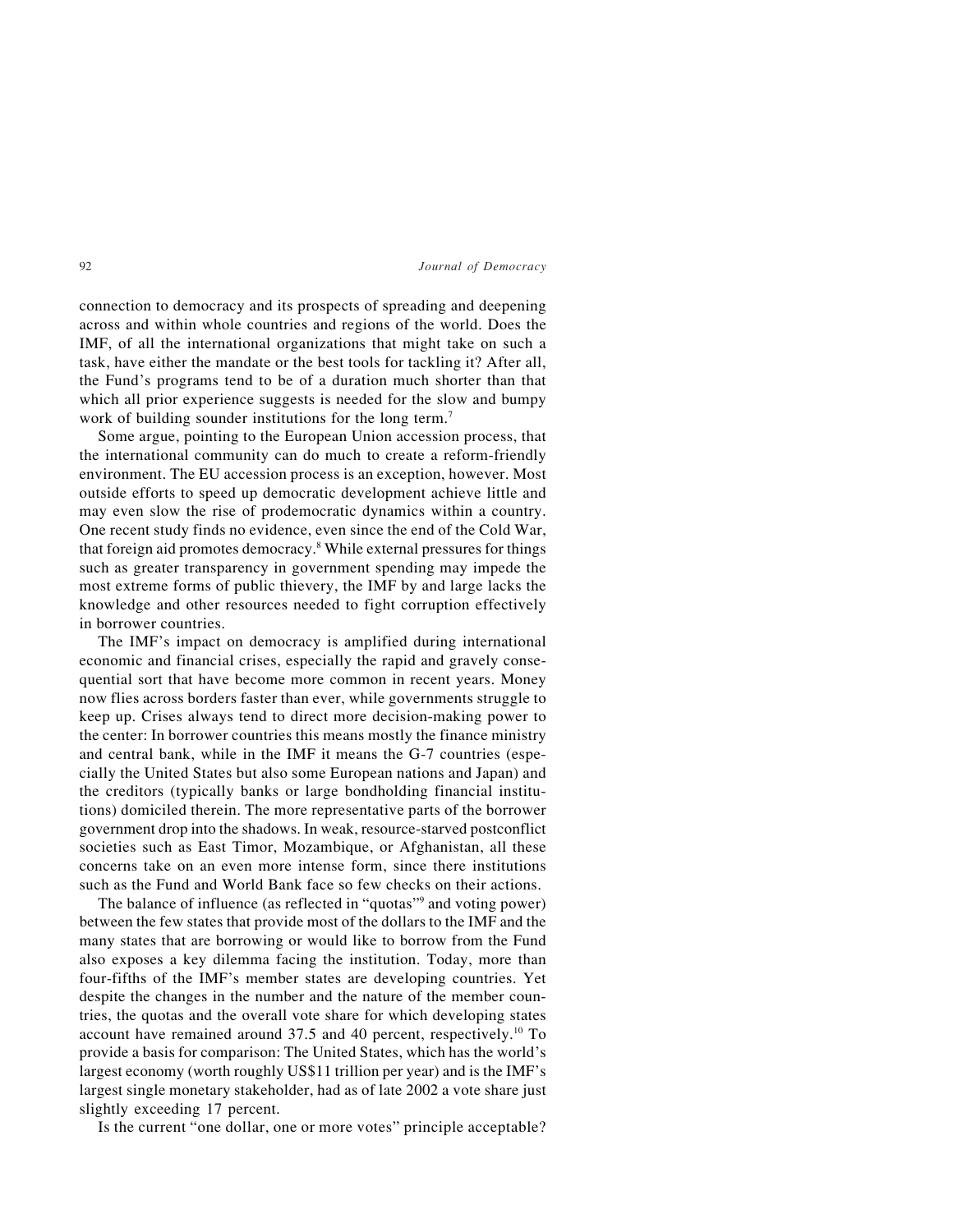Should the Fund imitate the UN General Assembly and use the "one country, one vote" principle? How worrisome is it that both these principles violate the "one person, one vote" ethic with which democracy is usually identified?11 Does it make sense for any financial institution to try to honor democratic rules, given the realities of money and the marketplace?

#### **Size Matters**

As much as it may leave to be desired from the standpoint of ideal justice, the reality of the international system is that economic and military might, territorial and demographic size, geopolitical calculations, and national interests still matter more than treaties. Trying to make global governance institutions run on the basis of unrealistic principles is always problematic and leads to artificial arrangements which, admirable though they may be in principle, are irrelevant or worse in practice.12

That said, there are things about the way the Fund is currently run that deepen its democratic deficit. These include an ad hoc and opaque leadership-selection process designed to please big shareholders (the United States and Europe); a Board of Executive Directors that overrepresents European countries (they hold a third of the seats); and the G-7 countries' habit of bypassing the Fund's normal management organs, which include not only the Executive Directors' Board but also the International Monetary and Financial Committee (IMFC). While the reality of the IMF's asymmetrical financing renders equality of participation in its decisions unrealistic, this would not be so bad were there checks and balances in place to protect weaker members and hold the powerful accountable. But there are not, and the resulting lack of accountability exceeds even the lopsided IMF voting structure as a standing affront to democratic principles. Among other things, democratic governance means clear lines of responsibility running from those making decisions to those affected. Power operates diffusely in international organizations, and people in developing countries are not soon likely to be able to hold major IMF shareholders accountable for the Fund's decisions.13

The original Bretton Woods agreement tried to counterbalance the asymmetrical power of institutions such as the IMF by providing that bigger shareholders should also carry more of the financial risk and burden. In recent years, however, the industrialized countries have for various reasons seen a steep decline—almost to zero—in the risks and costs that they must bear in order to hold sway within the IMF. If the Fund is to operate according to the larger vision underlying its creation, then new ways will have to be found to redress this balance.

While our discussion has highlighted the frequently undemocratic nature of IMF procedures, it is worth noting that even these can have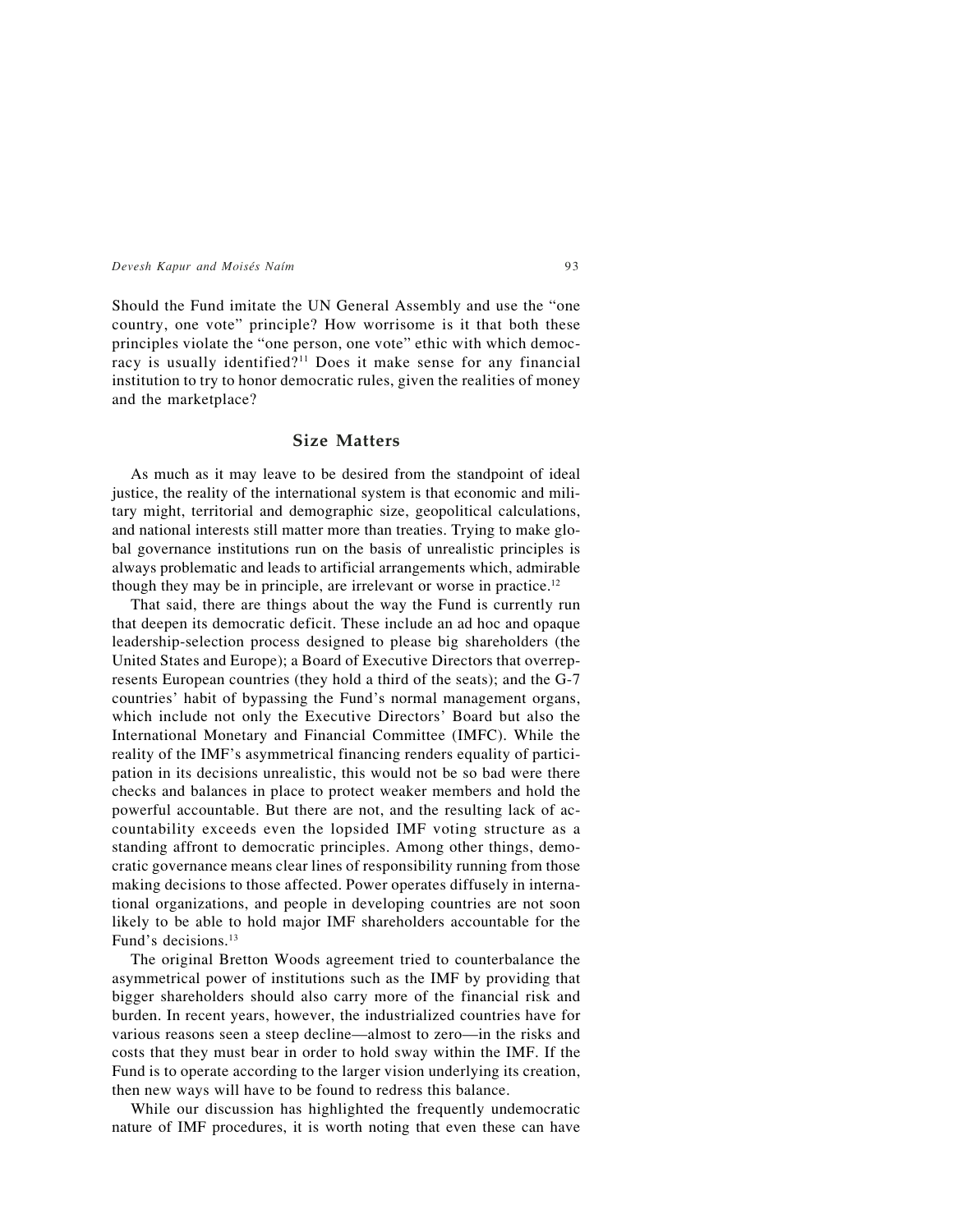positive implications for democracy. A recent analysis of the IMF's South Korea programs during the East Asian financial crisis of the late 1990s shows how this can happen.<sup>14</sup> One widely accepted storyline regarding this crisis holds that U.S. financial interests, acting through the U.S. Treasury Department and the IMF, pushed for changes in South Korea to suit the interests of the U.S. financial-services sector. Yet these changes, without necessarily being meant to do so, helped to brighten the prospects for democratic deepening and improved democratic governance by weakening the "crony capitalist" ties in South Korea between big business and certain domestic political actors, thereby opening the door to a larger degree of healthy competition in both the political and economic spheres.

The South Korean case points to the perhaps surprising conclusion that a little less democracy in one part of the international system might result in greater democracy in another part. Even though Korean democracy is of comparatively recent vintage, it has proved surprisingly resilient. Indeed, one could even argue that six years after the height of the financial crisis, Korea's democracy is stronger than ever: The country has recently weathered a contentious presidential election and subsequent failed impeachment attempt without anything resembling a "crisis of the regime." We point all this out *not* out of any desire to urge the provoking of systemic financial troubles with all the hardships these can inflict on ordinary citizens, but rather to draw attention to the complexity and unpredictability of the relations that can subsist between the IMF, economic crises, and democracy.

We should also note that the Korean crisis, like similar episodes in Brazil and Poland, was not without political costs. The credibility of the democratic system suffered for a time in all three countries when parties that had run successfully on development-oriented platforms changed course once in power and began to lean toward the kinds of macroeconomic adjustment and stabilization programs favored by the IMF. Unsurprisingly, voters became more cynical about political leaders and the connection between elections and public policies. The concomitance of government "ownership" of IMF programs coupled with politically cynical voters presents a conundrum: What does it mean for democracy if an improved economy comes at the price of a more disengaged or even disaffected electorate?

The answer to such quandaries may depend in part on the state of the country involved, and the depth of the challenges that democracy faces there. Very poor countries such as Burma, Congo-Kinshasa, Haiti, or Yemen will often also be among those where law-based democratic governance faces the greatest obstacles. When and if the Fund becomes involved in making loans to such a country, the IMF's dominance vis-à-vis the relevant national government is likely to be quite asymmetric, for such a government will almost certainly have nowhere else to turn. By contrast, borrower countries that qualify as "emerging market powers" (these could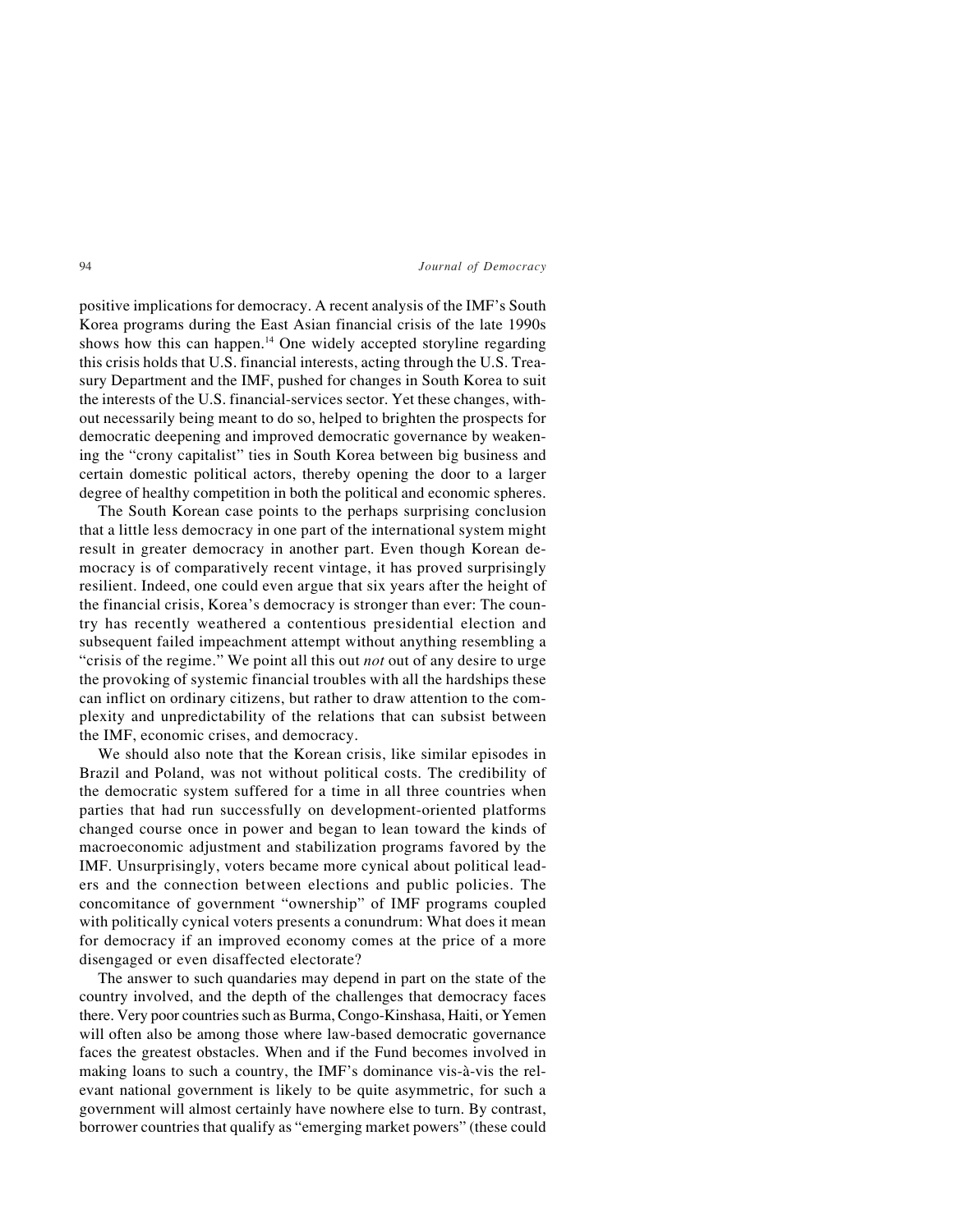include such middle-income lands as Brazil, Russia, or Thailand) have greater domestic capacity and more options in global financial markets.

Two interlinked sets of changes could enhance the support that the IMF lends to democracy and democratic consolidation in particular countries as well as in the international system as a whole. The first type of change would seek to reform *how* the Fund does things by bringing its decision-making methods more into keeping with such democratic principles as consent and transparency. The second sort of change would seek to improve *what* the Fund actually does (and potentially can do) so as to bolster democracy both globally and in borrowing countries.

The first issue is important for practical as well as principled reasons. Democracy is about process, not just outcomes. The none-too-democratic nature of the IMF's decision-making processes means that, even if a "good" result comes about, it may happen at a cost in legitimacy and public trust that saps the Fund's effectiveness over the long run. Participation matters, whether in domestic programs aimed at helping individuals escape poverty and improve well-being, or in international lending focused on helping whole societies reach the same broad goals. As Montek Singh Ahluwalia, head of the IMF's own Office of Independent Evaluation, pointed out in November 2003 to the Club of Madrid, the Fund's decisions seem to come from a "black box." IMF officials often neglect to explain the precise reasons for conditions placed on loans, or to spell out the assumptions (and doubts) behind programs aimed at key goals such as restoring the external financial viability of an entire national economy. The upshot is greater leeway for intervention by major shareholders, leading the Fund to a forced optimism in program design, in turn adversely affecting the quality (and effectiveness) of its programs. Forcing the adoption of ambitious goals—and mandating their rapid achievement—is often more pleasing for the small policy circles that monitor these issues in donor countries or for the international financial markets than it is for the government of a country in trouble. The latter is likely to be already embattled and may often have no option but to sign an IMF agreement which, however ambitious and even desirable in economic terms, it may require policy changes with enormous short-term political costs.

### **Updating Bretton Woods**

In order to enhance the IMF's effectiveness and make its positive impact on democracy direct and intentional rather than oblique and accidental, we suggest changes in the following areas:

*Governance:* The most pressing need is to reallocate quotas and seats on the Executive Board. Is it not odd that the Netherlands, with 16 million people, has more IMF voting power than India, with a popula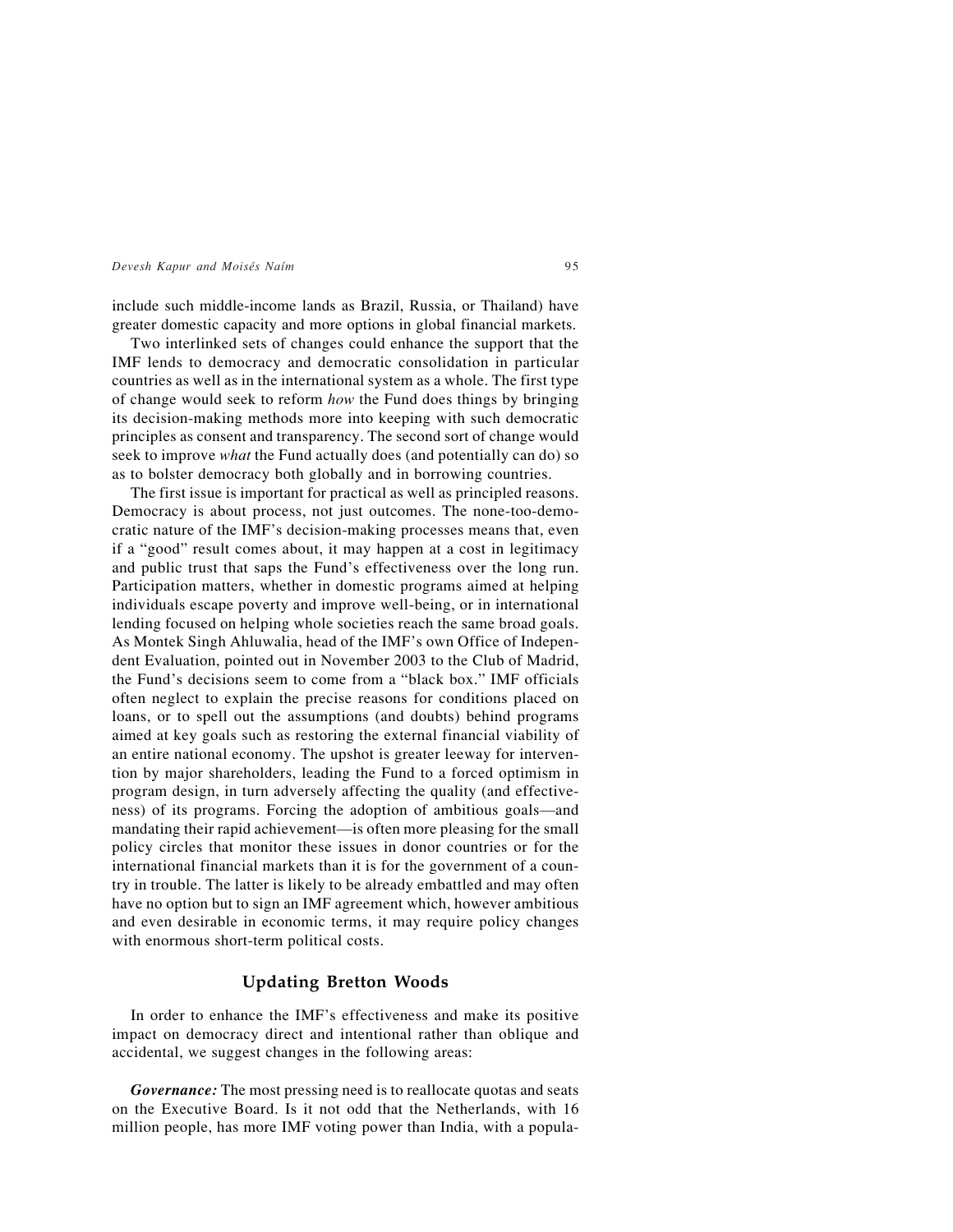tion of more than a billion? Should countries located in Europe hold one out of every three seats on each of the IMF's key governing bodies? Africa's need for greater representation is widely recognized. Increasing the voting rights of developing countries is a more formidable challenge. Former Chilean finance minister Manuel Marfan and former French premier Lionel Jospin have made helpful and practical suggestions. Marfan has noted that a common feature of private-sector corporate governance is special safeguards for the rights of minority shareholders. Imitating this benchmark "best practice" in the IMF's case would suggest paying more systematic attention to the weaker borrower nations, whether or not board seats are added or change hands. Jospin has put forward the idea of increasing the relative voting share of smaller, poorer countries without affecting their quotas. Transparency would benefit from a simple step like publishing the minutes of the Board of Executive Directors promptly after each meeting, or dropping the current and rather murky "consensus" process in favor of recorded votes.

*Leadership Selection:* Like many international organizations, the IMF will always have to find a balance between fairness to those members who pay the bills and the greater legitimacy that comes from giving every member as much say as possible. But continuing to choose top Fund (and World Bank) officials through the current ad hoc and opaque process is a heavy blow to institutional credibility. How can the IMF praise transparency and meritocracy or decry the evils of cronyism while filling its own top slots through closed-door methods that no passably well-run private corporation (much less a democratic polity) would tolerate for an instant? It is long past time to drop the custom according to which the IMF managing director is always a European and the World Bank president is always a U.S. citizen, each chosen without a legitimate and credible search-and-selection process. For the sake of trust, comity, institutional authority, and a smaller democratic deficit, now is the time to adopt a more open and transparent way of filling the key jobs at the Fund and the Bank. Creating standing selection committees and adopting other clear rules would be good early steps.15 Here too, though, a fine sense of balance will be needed. An international organization whose rules encourage the choice of officials whom key member states dislike is at risk of finding itself hollowed out by cutbacks or withdrawals of those members' support.

There is no shortage of proposals that might improve the governance of institutions such as the IMF or the World Bank. The problem, however, is that the countries (and their bureaucracies) which benefit from the status quo lack the incentives and thus the political will to push for any major changes in the structure and functioning of the highest levels of the Fund and the Bank. The organizational problems besetting the boards of directors, key shareholders groups, and top management strata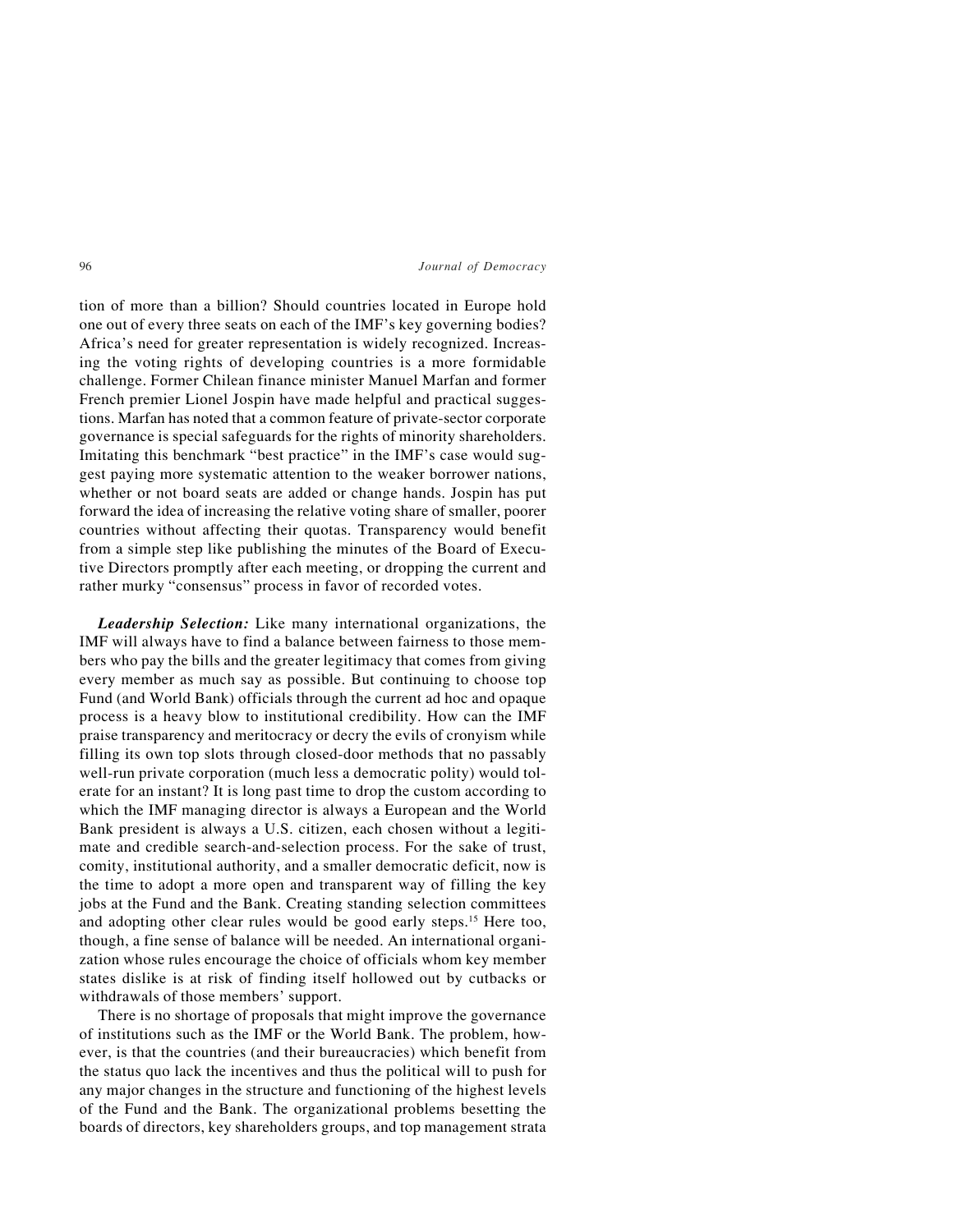of these institutions are far deeper and more entrenched than are the problems found among less exalted managers and staffers.

*"Ownership":* The sharp criticism that the Fund has taken regarding its burgeoning conditionalities has recently led to a greater emphasis on program "ownership" by the borrowing country. One reason for the success of the Brazil program in 2002 was that, with a presidential election impending, the IMF felt that it had little choice but to involve opposition candidates in its discussions. But precisely what constitutes ownership and who the owners are supposed to be are by no means settled questions. This problem is particularly acute in a democracy with weak checks and balances—the sort of place where a daring deputy minister might claim to speak for the government or even the nation, and get away with it. Moreover, the rise of "ownership" as a perceived *sine qua non* of successful Fund programs makes IMF intervention in nondemocratic borrower countries all the more problematic. Should the procedural requirements of Fund programs be different in democratic as opposed to nondemocratic countries? Any government that wants a loan badly enough will claim that it can commit its nation to the IMF's conditions, but what does that mean if the government in question does not rule by consent? Currently, IMF staffers are making highly political, inherently subjective decisions about questions such as these on a case-by-case, ad hoc basis.

*"Surveillance":* One of the key functions of the Fund when it was created was "surveillance" (or more broadly, evaluation). This function has waned of late. IMF surveillance reports typically lack candor, reflecting in part the Fund's newer sense of its role as a confidential advisor to governments. The IMF Independent Evaluation Office argues, however, that the advisor mission has gone poorly and should lapse quietly in favor of a fresh focus on doing better, more frequent, and more detailed surveillance reports. Better reports might foster a keener sense of how dubious and uncandid it is for an organization dominated by highly industrialized countries that find even modest deficit-cutting politically arduous at home to insist that far poorer countries must slash their deficits by whole percentage points every year. IMF surveillance reports—to say nothing about the levels of felt "ownership" in the programs that may result—would also benefit from engagement with wider casts of borrower-country stakeholders, including legislators, scholars, civil society groups, and the media. One option might be to involve the Fund more with the World Bank's Parliamentary Network, a group whose goal is to bring legislators into more contact with officials of the Bretton Woods institutions. Stronger surveillance can also promote transparency, an inherent characteristic of democracy, especially with regard to the distributional implications of budgets and other government poli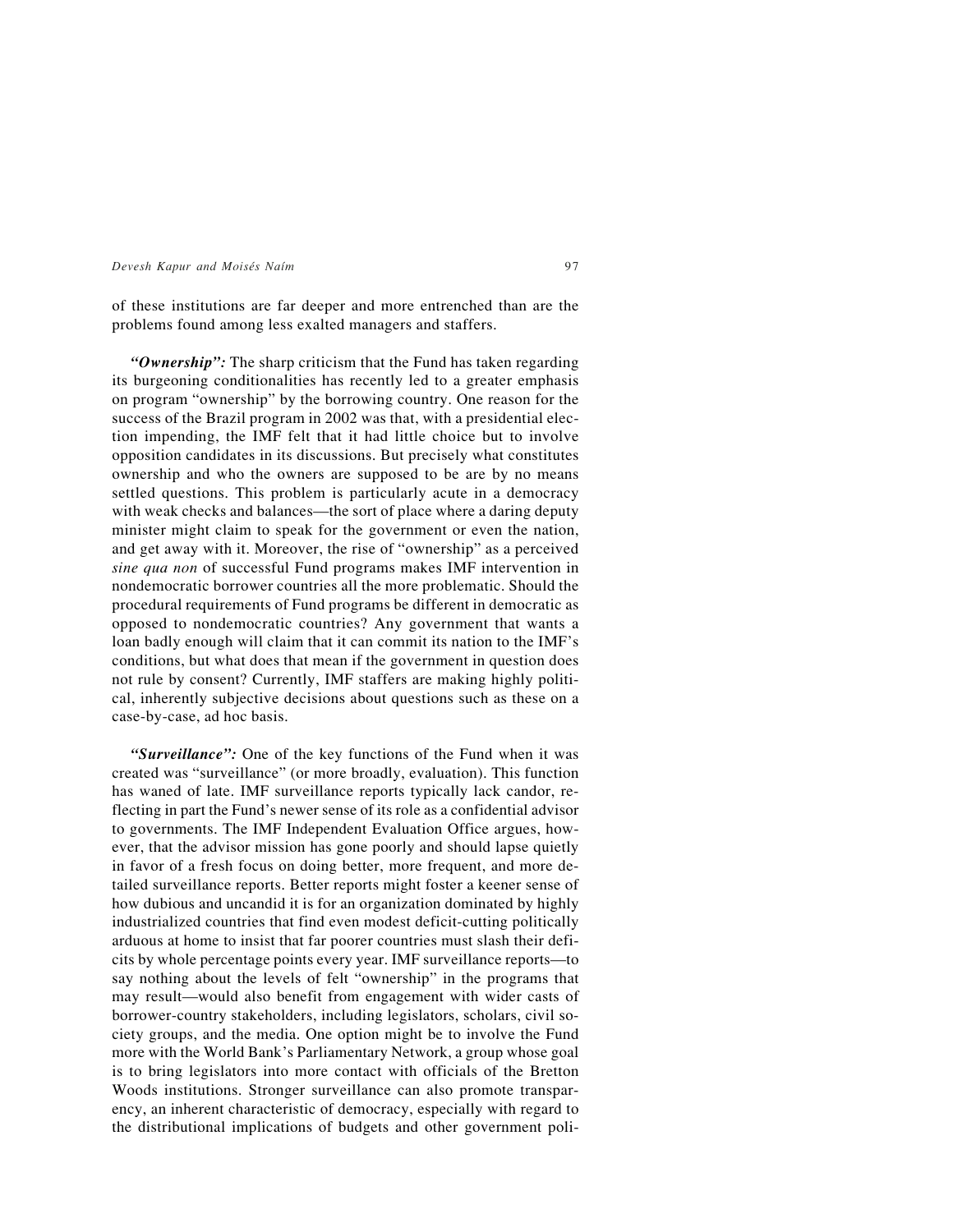cies. More candor is also in order when it comes to IMF analyses of the international system and its effects on poor countries. In recent years, the Fund has turned a blind eye to mounting evidence of serious shortcomings and instances of malfeasance and perverse incentives in global financial companies, even though these problems harmed poorer countries directly. An organization that commends the virtues of open economies must heed its own advice if it wishes to retain trust. The establishment in 2001 of the Independent Evaluation Office, whose published work we have been citing, was a step in the right direction. Let us hope that it is a harbinger of fresh efforts to let in light and air with an eye to strengthening the IMF.

## **A Star, or Just an Extra?**

As we suggested above, among the most troubling issues raised by international financial crises is the degree to which elected governments must answer to external actors rather than domestic constituents. Leaders of developing democracies must steer between the Scylla of global financial markets and the Charybdis of demands from their own citizens. Campaign platforms meant to attract votes at home rarely meet with the approval of the IMF or global financial markets, and the latter may press an election winner such as South Korea's President Kim Dae Jung to change course after taking office.

On the merits, the new course might turn out to be a good idea. It may boost the economy and improve the country's standing in global financial markets and attractiveness to foreign investors. But a sharp switch spurred from outside also risks turning citizens into cynics by corroding their trust in elected leaders and perhaps even democracy as such. A healthy offsetting effect, as in the Korean case, might come in the form of a blow that the episode strikes against overly cozy relations between business and the political world. The East Asian financial crisis exposed the rent-seeking and sweetheart deals at the heart of the way-too-cozy relationship between Korea's large enterprises *(chaebol)* and the major political parties. The economic and financial reforms enacted since the crisis have limited state interference in markets and accorded more scope to competition—both steps which have been good for Korean democracy.

The Fund's strength vis-à-vis borrowing members (especially lowincome countries) masks its own weakness in the global system and is symptomatic of a more general problem: the weakness of multilateral decision-making mechanisms to deal with even the most pressing global issues. At times of financial crisis, for instance, it is not the IMF but the U.S. Treasury Department whose decisions matter most. And if such crises not only continue but even get worse, as former U.S. treasury secretary Robert Rubin predicts they will,<sup>16</sup> the IMF's lack of capacity (a result of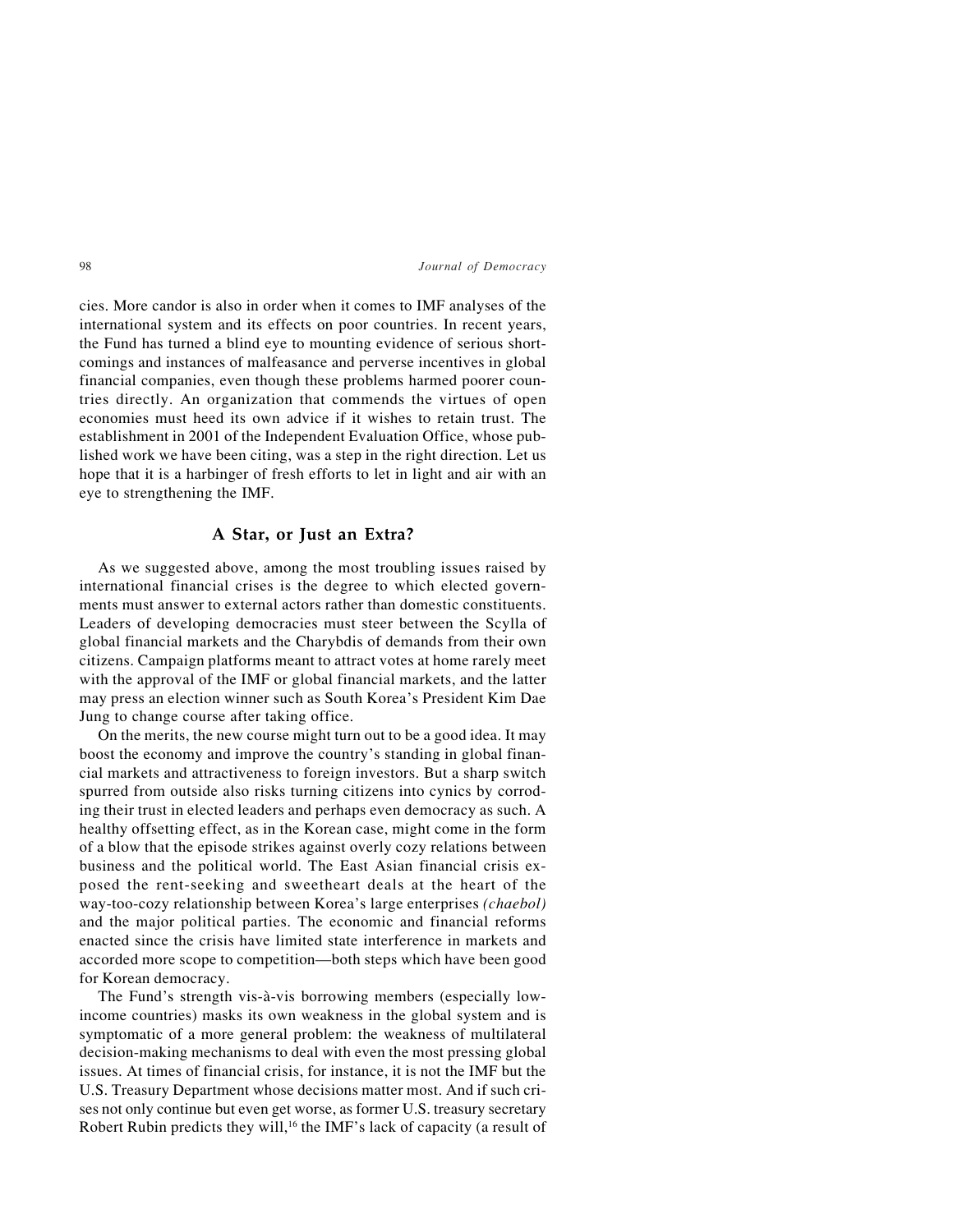shortsightedness among its major shareholders) may force the Fund to meet the next crisis by saddling borrower countries with massive adjustment burdens that are almost certain to harm democratic governance.

The lack of global means to deal with global problems seems to result in part from the uneven dynamics of globalization itself. The complex sets of changes which travel under that rubric have unfolded more rapidly and extensively in areas of greatest concern to industrialized countries (including finance and trade in consumer goods). Areas that are most urgent to countries whose economies are not so well developed, such as labor flows, have seen globalization lag. At the 2002 International Conference on Financing for Development at Monterrey, Mexico, representatives from the governments of both rich and poor countries agreed that the main responsibility for development lies within developing countries themselves. But this assumes that such countries will have due freedom of action regarding their own policies. At what point do things such as IMF conditionalities so limit a developing nation's autonomy that its responsibility for developing itself becomes moot? The gathering at Monterrey also broadly agreed that key multilateral institutions such as the Fund are now being run in ways that cry out for updating, and that developing countries should have a greater voice. Currently, several years after Monterrey, the first consensus continues to receive emphasis while the second seems in danger of being forgotten.<sup>17</sup>

The IMF began just over six decades ago as a venue for international monetary cooperation. Today, it has become a tool for helping poorer countries with the immense task of achieving capitalist "development" and all the broad, deep, and disconcerting yet elusive changes which that term implies. This has meant "mission creep" and a proliferation of new aims that IMF officials say they must embrace, given their need to grapple with a plethora of complex interrelationships among numerous economic, structural, and institutional variables. While many critics decry this situation as a source of confusion, what concerns us more are the implications that such a widening agenda may hold for democracy. Students of bureaucracy have long noted that when missions begin springing up like desert flowers after a rainstorm, the clear incentives and institutional autonomy that a typical bureaucracy needs in order to function well can become prone to politicization and perhaps to other forms of distortion as well. The skewed governance structure and lack of competition that currently characterize the IMF only heighten this disturbing prospect in ways that should give grave pause to anyone who cares about the plight of democracy in borrower countries.

In many ways, the Fund's predicament reflects the sad folly of the global community's penchant for criticizing an institution, then asking it to take on more tasks, and then critiquing it all the more harshly after it fails to check off all the boxes on its new and longer "to-do" list. One cure for this might be to distribute some of the "burdens of the Fund" to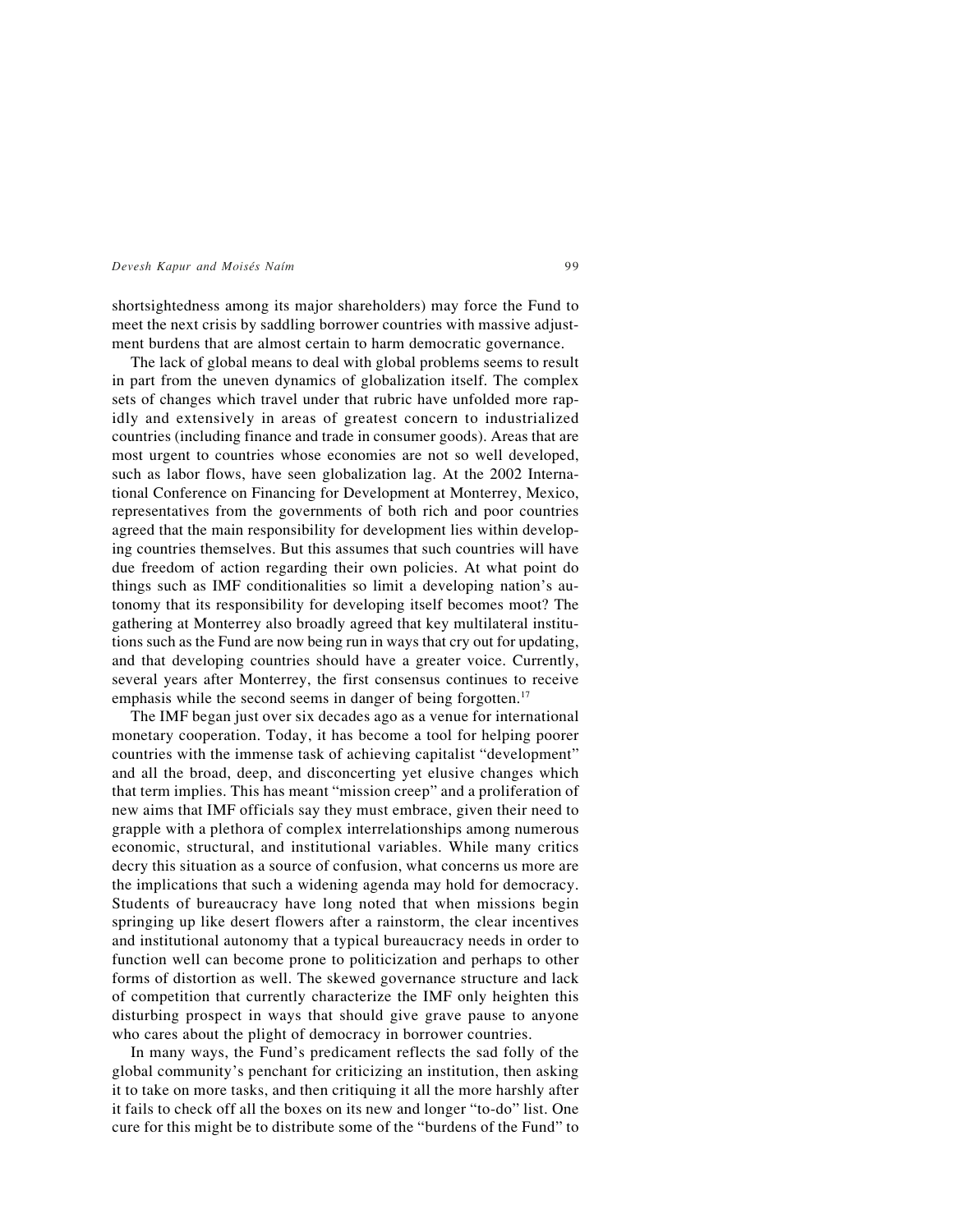other regional and international organizations (making both types stronger for the purpose). Tailoring the solution as carefully as possible will also be wise. In middle-income countries, the Fund generally plays a positive role. Where the system is really broken is in its dealings with small, structurally weak, low-income countries (think of the microstates of West Africa) where problems have deep roots and hopes for democracy are all too often the slenderest of reeds.

While in principle strengthening other international organizations would increase competition, thereby helping borrowing countries, finding the financial resources to undertake this task is a difficult problem. One possibility is to link a country's IMF quota to the share of the UN budget that it pays, with exceptions made for "outliers" such as both the poorest countries and the five permanent members of the Security Council. Such a scheme would recognize both the limits to the notion that global-governance institutions can operate according to fully democratic internal rules, and the fairness of asking those who have more power within such institutions to pay for a larger share of their upkeep. It might also force the global community to recognize that critical political issues such as democracy should be addressed by a multilateral institution that is expressly political, rather than be outsourced by stealth to a financial institution.

The heated nature of debates about the Fund is a sign of how great have become the tensions between the mid–twentieth-century design of the typical multilateral institution and the realities of the early twentyfirst–century world. In a sense, the Fund has become a scapegoat for stronger forces (global capital markets in general, the U.S. Treasury Department in particular) that buffet even the IMF itself. It is predictable that by taking on such ambitious agendas and trying to be all things to all members, the Fund often seems to succeed mainly in disappointing expectations and becoming an institutional stand-in for problems larger than its own failings.

Despite the Fund's technocratic persona, its actions are highly political, often driven by geopolitical calculations. Not surprisingly, its actions have significant political ramifications. The Fund is not an independent actor and decision making in the institution reflects its governance. The Fund's less-than-transparent procedures and tendency to press rapid and highly centralized decision-making styles on borrower countries are plainly in tension with democracy's emphases on deliberation and participation in the making of public policy. In countries with reasonably strong institutions this tension is usually manageable, and as the South Korean case has shown, can even help democracy in the longer term. Fund officials can help matters and boost "ownership" by working not only with officeholders but also with leaders of the democratic opposition, as happened not only in South Korea but also in Brazil, where the main opposition candidate subsequently became president.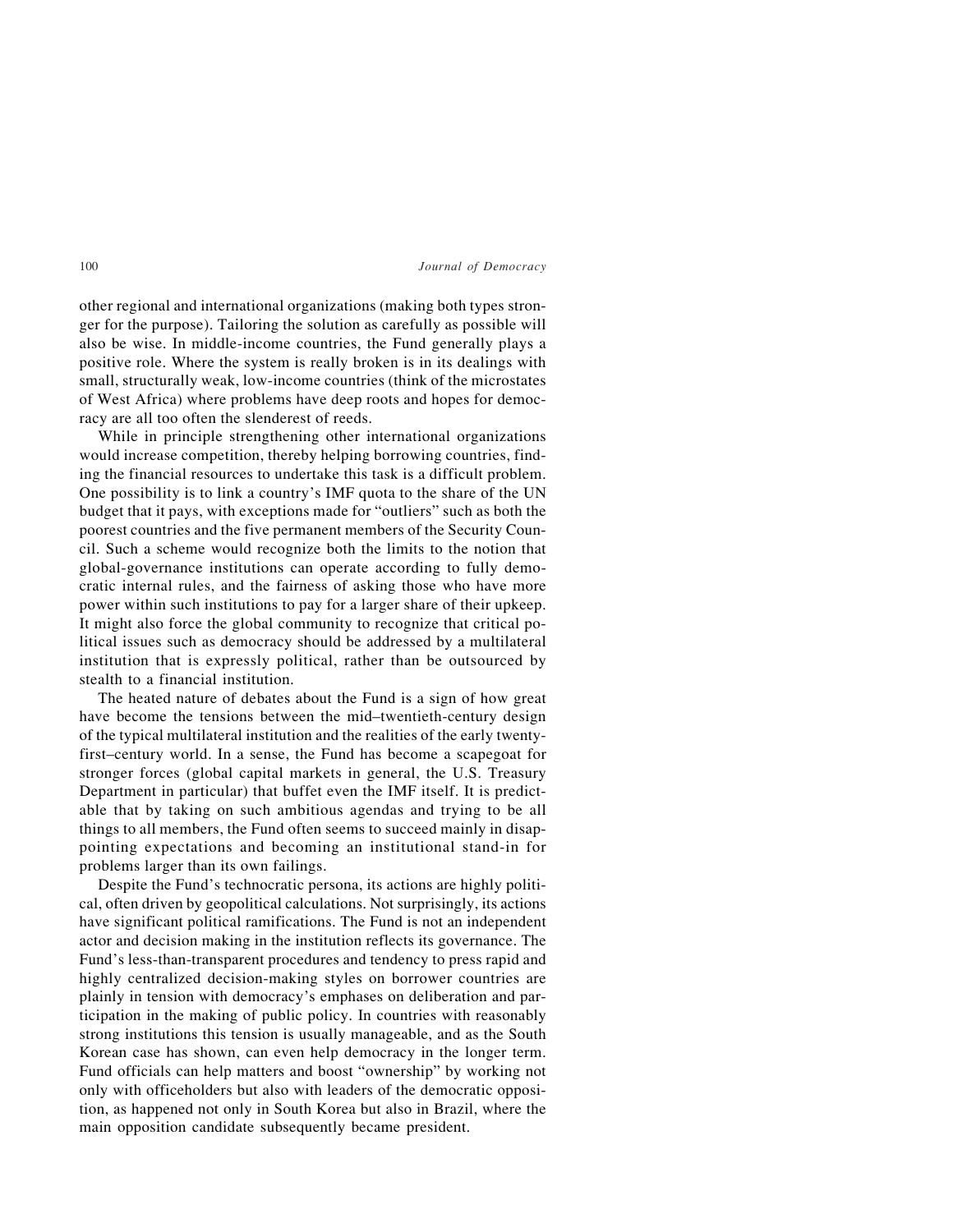Democracy promotion is not a science. In truth, we know very little about it. The IMF has neither the mandate nor the skills to undertake such an enormously challenging task, and asking Fund officials to do so would be shortsighted and even dangerous. Yet the Fund can support democracy indirectly, both by promoting transparency in national economic policies and budgetary practices and by taking care to consult with key democratic institutions. At the same time, an increased awareness might lead the institution to adhere to a form of "Hippocratic oath" ("first do no harm") that would make it systematically more conscious of the harmful implications that its procedures and programs might have for democracy in a borrower nation.

A financial monopoly whose own internal governance is undemocratic should not be anyone's idea of a great tool for boosting democracy around the world. At the same time, there are solid intrinsic reasons why international organizations cannot be democratic. What to do, then? No Solomonic solution is in the offing. We hope that some or all of the modest proposals and limited course corrections outlined above might make the Fund a more transparent, more fairly run, and more democracy-aware (if not always flat-out democracy-friendly) organization. Should none of our suggestions prove feasible, we would then be moved to ask whether the Fund could do more for democracy by doing less. After all, a narrowly technocratic Fund might be democratically preferable to one that circumscribes the ability of citizens to make decisions about their own country's future.

#### **NOTES**

1. Bretton Woods is the name of the rural New Hampshire resort hotel where the conference that produced the agreement took place. The agreement was history's first-ever instance of a fully negotiated instrument designed to govern monetary relations among sovereign states. For a glance at the history of the IMF visit its website at *www.imf.org.* For a detailed recent account of the IMF, see James Boughton, *The Silent Revolution: The IMF, 1979–89* (Washington, D.C.: IMF, 2002).

2. Bank for International Settlement, *www.bis.org/statistics/histstats8.htm.*

3. Cf. Joseph Stiglitz, *Globalization and Its Discontents* (New York: Norton, 2002); Kenneth Rogoff, "The IMF Strikes Back," *Foreign Policy,* January–February 2003, 38–46; and Martin Wolf, *Why Globalization Works* (New Haven: Yale University Press, 2004).

4. The original thinking behind conditionality was to protect the Fund by requiring prior agreements that IMF officials thought would cut the risk of borrower noncompliance. This early reason has since given way to rationales ranging from the need to "signal" world capital markets that a country is a safe and even promising place to invest, to the need to tie a government's hands in the face of domestic political opposition roused by the hardships that IMF-mandated measures can cause. See Devesh Kapur, "Conditionality and Its Alternatives," Harvard University, unpubl. ms., 2004.

5. The custom is for the IMF to grant a "waiver" that is really a disguised debt